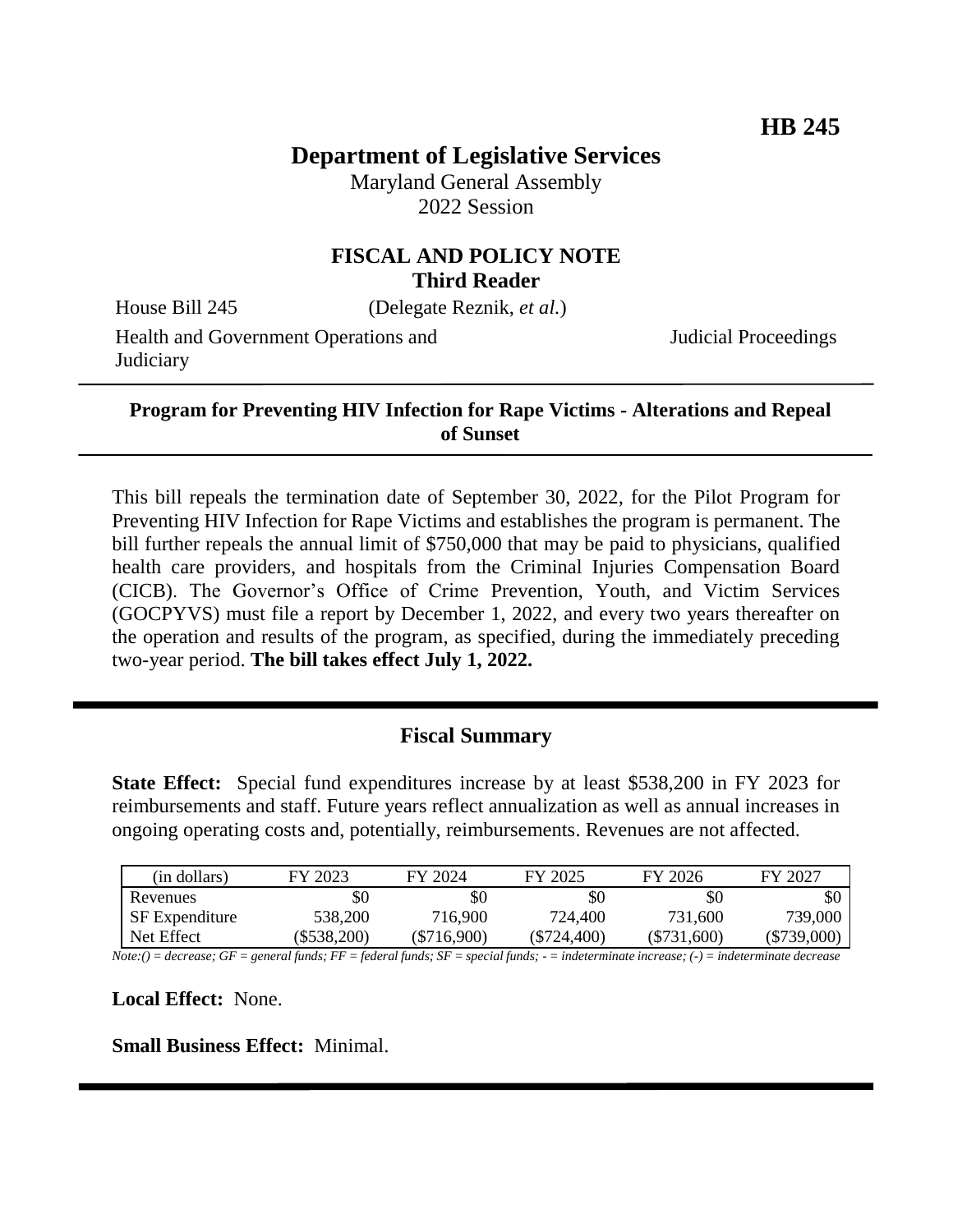## **Analysis**

**Current Law:** Chapter 431 of 2019 established the Pilot Program for Preventing HIV Infection for Rape Victims to prevent human immunodeficiency virus (HIV) infection for victims of an alleged rape or sexual offense or victims of alleged child sexual abuse. The program is administered by GOCPYVS. A qualifying victim must be provided with a full course of treatment and follow-up care for (nonoccupational) postexposure prophylaxis (nPEP) for the prevention of HIV, at the victim's request, and as prescribed.

A victim who receives treatment under the pilot program may decline to provide health insurance information or submit personal information to a payment assistance program if the victim believes that providing the information would interfere with personal privacy or safety. The physician, health care provider, or hospital providing the victim with treatment and follow-up care must inform the victim of the victim's right to decline to provide this information. If a victim declines to provide this information, the treatment and follow-up care must be provided free of charge. The physician, qualified health care provider, or hospital is entitled to be paid by CICB. However, total reimbursements from CICB to physicians, qualified health care providers, or hospitals under the pilot program may not exceed \$750,000 annually.

A physician or a health care provider who examines a victim of alleged child sexual abuse is immune from civil liability that may arise from the failure to obtain consent from a child's parent, guardian, or custodian for the examination or treatment of the child. This immunity extends to any hospital where the provider is affiliated, or the child is brought, and any individual working under the control or supervision of the hospital.

On December 1, 2021, GOCPYVS published a required report on the pilot program, which can be located [here.](http://dlslibrary.state.md.us/publications/Exec/GOCPYVS/CP11-1008(e)_2021.pdf)

#### *Post-sexual Assault Care and Provider Reimbursement – In General*

Under § 11–1007 of the Criminal Procedure Article, if a physician, qualified health care provider, or hospital provides any of the following services to a victim of an alleged rape, sexual offense, or child sexual abuse, the services must be provided without charge and the physician or hospital is entitled to be reimbursed by CICB (within the GOCPYVS) for the costs of providing the services: (1) sexual assault forensic examination, which is a physical examination to gather information and evidence as to the alleged crime; (2) emergency hospital treatment and follow-up medical testing for up to 90 days after the initial physical examination; and (3) an initial assessment of a victim of alleged child sexual abuse (for up to five hours of professional time of specified professionals to gather information and evidence).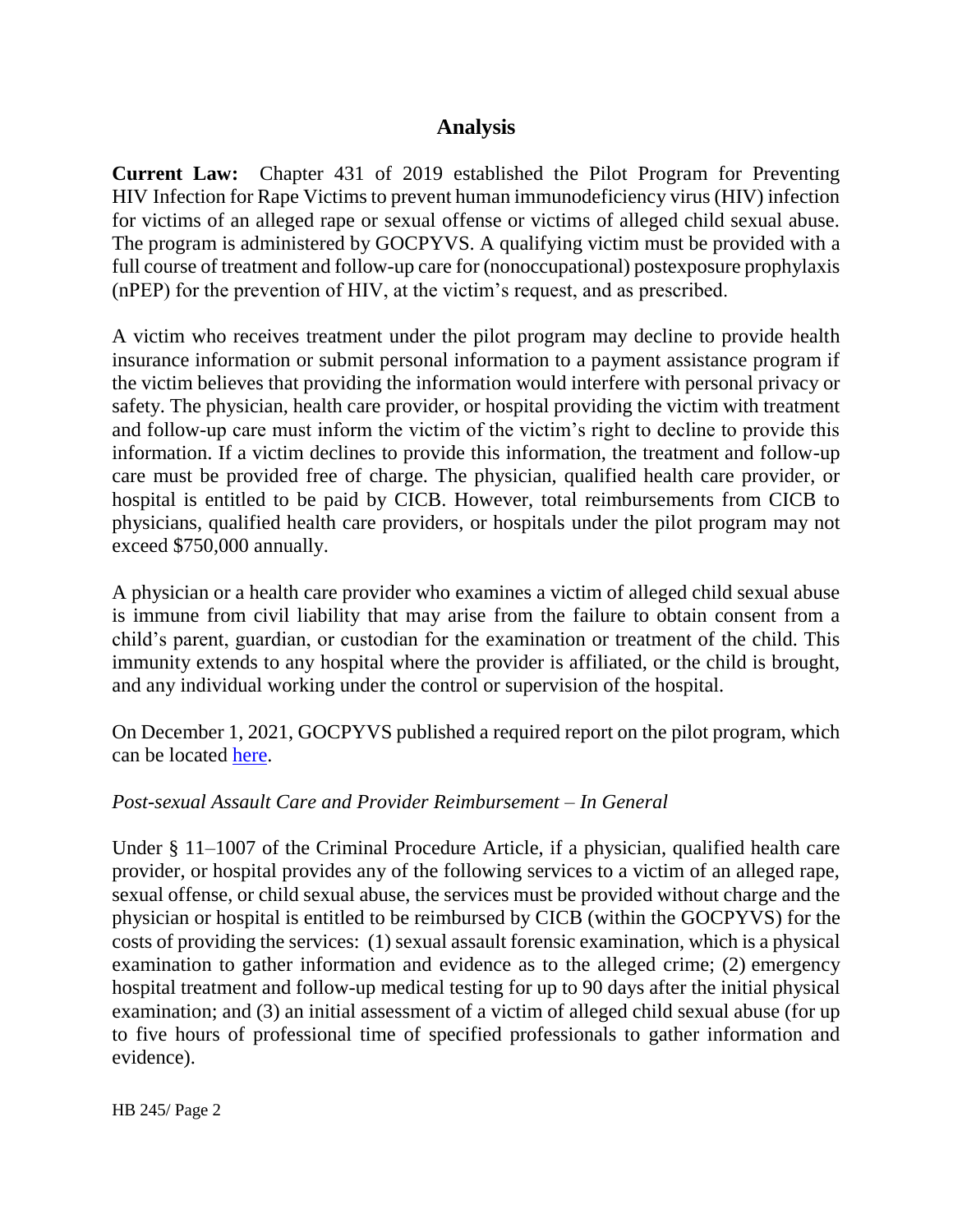The Sexual Assault Reimbursement Unit (SARU) within GOCPYVS provides reimbursement for the physical examination, collection of evidence, and emergency treatment of individuals for injuries resulting from alleged rape, sexual assault, or child sexual abuse.

#### *Criminal Injuries Compensation Board*

CICB awards grants to innocent victims of crime who incur financial hardship as a result of crime. Awards may be made for lost wages, medical expenses, counseling, crime scene cleanup, and, for homicide victims, funeral expenses. The board may make an award only if the claimant, as a result of the injury on which the claim is based, has (1) incurred at least \$100 in unreimbursed and unreimbursable expenses or indebtedness reasonably incurred or claimed for specified necessary expenses or (2) lost at least \$100 in earnings or support. Compensation awarded from the fund may not exceed specified limitations. Funding for these awards is provided by the Criminal Injuries Compensation Fund (CICF) from fees assessed by circuit and District courts. The fund is also supplemented by federal funds.

**State Expenditures:** Special fund expenditures increase by at least \$538,192 in fiscal 2023, which reflects likely costs to continue the program after the original termination date of September 30, 2022, and by a minimum of \$716,900 annually thereafter. As discussed further below, these costs are primarily for nPEP reimbursement, but they also include staffing costs.

| Increase in FY 2023 State Expenditures | \$538,192 |
|----------------------------------------|-----------|
| <b>Operating Expenses</b>              | 1,590     |
| Salaries and Fringe Benefits           | 124,102   |
| Reimbursement for nPEP                 | \$412,500 |
| <b>Regular Positions</b>               | 2.0       |

Future year expenditures reflect full salaries with annual increases and employee turnover as well as annual increases in ongoing operating expenses and anticipated annualized reimbursement for nPEP and related costs of at least \$550,000.

#### *Nonoccupational Postexposure Prophylaxis Reimbursement Costs*

During the first two years of the pilot program (from October 1, 2019, through September 30, 2021) GOCPYVS reports that a total of 1,362 claims were received and paid at a cost of \$707,375 for initial patient care (including laboratory work), nPEP medication, and patient follow-up care. **Exhibit 1** shows the breakdown for the number of patients qualified for care, the number of patients receiving care, and the reimbursements made for patient care and medication during each of the first two years of the pilot program.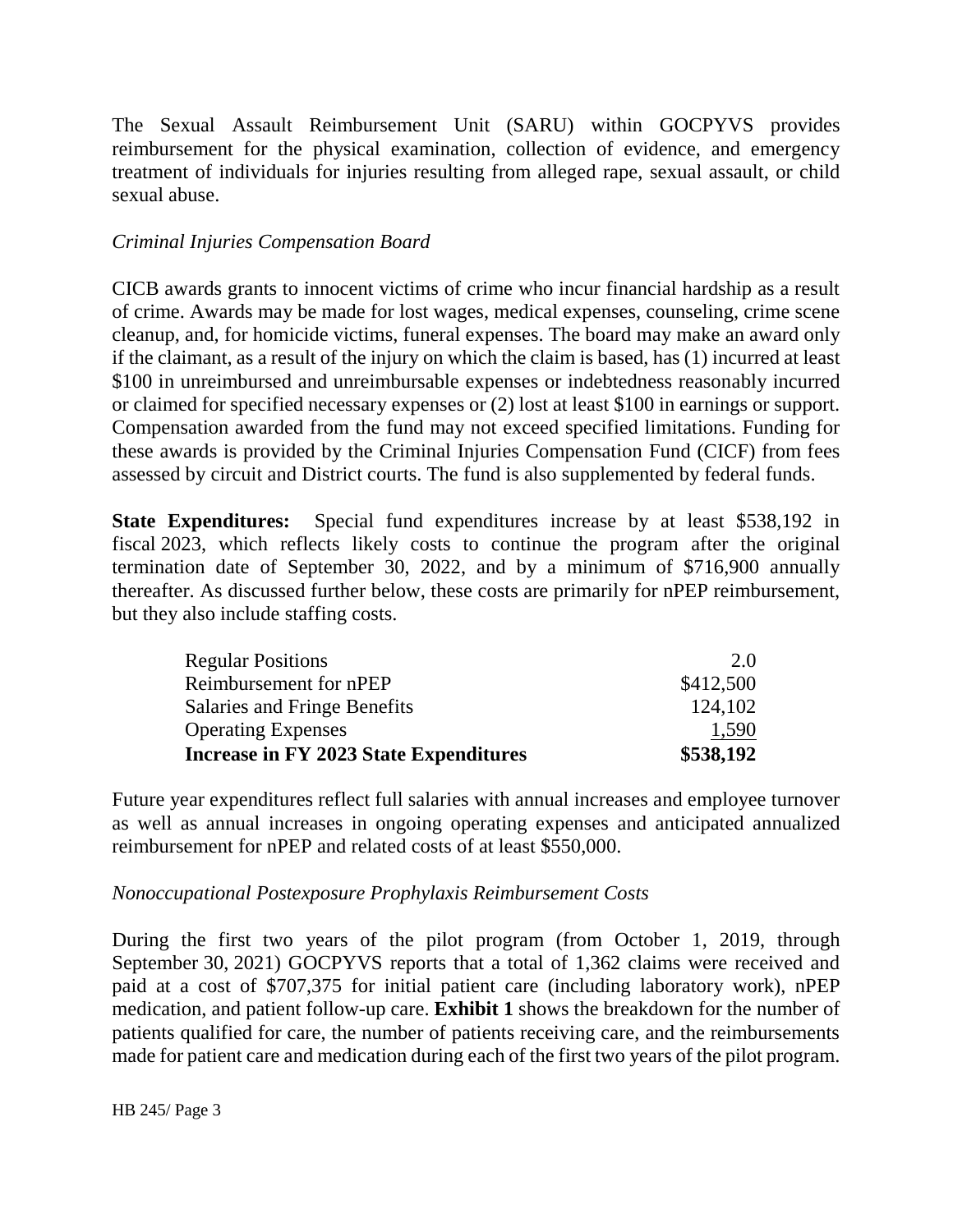### **Exhibit 1 Patients Qualifying/Receiving Care and Total Costs of Pilot Program for Preventing HIV for Rape Victims**

|                                       | October 1, 2019 -<br><b>September 30, 2020</b> |             | October 1, 2020 -<br><b>September 30, 2021</b> |           |
|---------------------------------------|------------------------------------------------|-------------|------------------------------------------------|-----------|
|                                       | Number of<br><b>Patients</b>                   | <b>Cost</b> | Number of<br><b>Patients</b>                   | Cost      |
| Qualified to Receive nPEP             | 295                                            |             | 852                                            |           |
| Receiving Initial Care (Including     |                                                |             |                                                |           |
| Laboratory Work)                      | 264                                            | \$76,837    | 728                                            | \$197,114 |
| Receiving nPEP                        | 156                                            | 84,654      | 172                                            | 294,424   |
| Receiving Follow-up Care              | 18                                             | 3,879       | 125                                            | 50,466    |
| <b>Total Claims Received and Paid</b> | 337                                            | \$165,370   | 1,025                                          | \$542,004 |

nPEP: nonoccupational postexposure prophylaxis

Note: Numbers are as reported in the required pilot program report and may not sum to total.

Source: Governor's Office of Crime Prevention, Youth, and Victim Services; Department of Legislative **Services** 

Accordingly, special fund expenditures from CICF are assumed to increase by at least \$412,500 in fiscal 2023 (reflecting the continuation of the program after October 1, 2022) and at least \$550,000 annually thereafter. This estimate reflects minimum reimbursement expenditures, based on the claims received and paid thus far under the pilot program. This analysis is premised on the assumption that there is sufficient fund balance in CICF to cover these expenditures. However, the Department of Legislative Services advises that CICF is unlikely to maintain current distributions (with a budget of \$3.1 million in fiscal 2023, plus federal funds) and accommodate additional expenditures should they exceed what is contemplated by this analysis.

#### *Administrative Costs*

HB 245/ Page 4 Although reimbursement for nPEP treatment comes from CICB (using CICF monies), GOCPYVS advises that, in practice, claims are made through the SARU process in conjunction with sexual assault forensic examination claims. Under the pilot program, only contractual employees were needed for SARU, which is funded separately from CICB. Under the bill, full-time regular staff are assumed to be necessary due to the ongoing nature of the program. Specifically, two positions (one HIV prevention outreach coordinator and